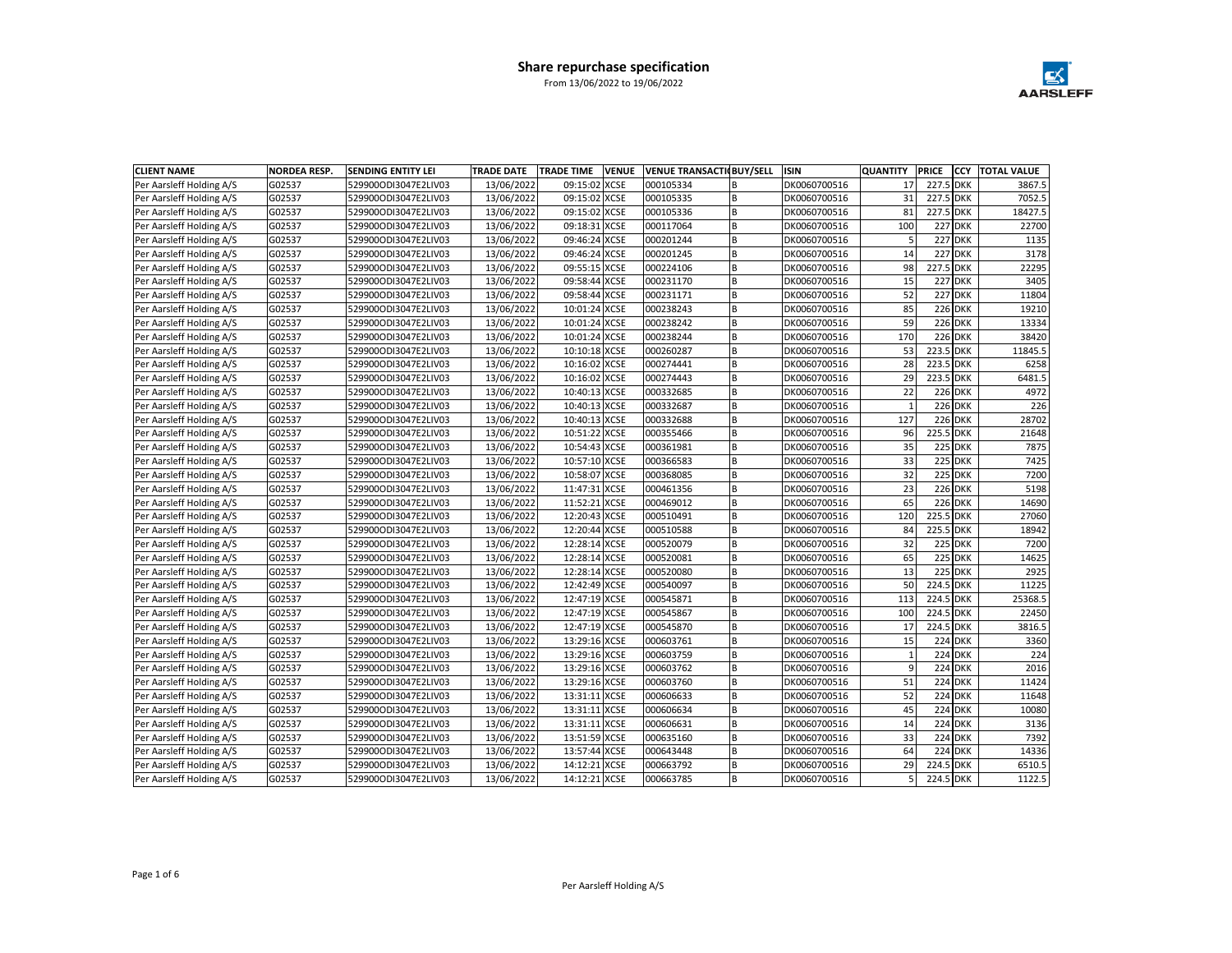

| <b>CLIENT NAME</b>       | <b>NORDEA RESP.</b> | <b>SENDING ENTITY LEI</b> | <b>TRADE DATE</b> | <b>TRADE TIME</b> | <b>VENUE</b> | <b>VENUE TRANSACTIOBUY/SELL</b> |    | <b>ISIN</b>  | <b>QUANTITY</b>         | <b>PRICE</b> | <b>CCY</b>     | <b>TOTAL VALUE</b> |
|--------------------------|---------------------|---------------------------|-------------------|-------------------|--------------|---------------------------------|----|--------------|-------------------------|--------------|----------------|--------------------|
| Per Aarsleff Holding A/S | G02537              | 529900ODI3047E2LIV03      | 13/06/2022        | 14:12:21 XCSE     |              | 000663784                       |    | DK0060700516 | $\Delta$                | 224.5 DKK    |                | 898                |
| Per Aarsleff Holding A/S | G02537              | 529900ODI3047E2LIV03      | 13/06/2022        | 14:12:21 XCSE     |              | 000663788                       | B  | DK0060700516 | 70                      | 224.5 DKK    |                | 15715              |
| Per Aarsleff Holding A/S | G02537              | 529900ODI3047E2LIV03      | 13/06/2022        | 14:12:21 XCSE     |              | 000663786                       | B  | DK0060700516 | 18                      | 224.5 DKK    |                | 4041               |
| Per Aarsleff Holding A/S | G02537              | 529900ODI3047E2LIV03      | 13/06/2022        | 14:12:26 XCSE     |              | 000663895                       | R  | DK0060700516 | 10                      | 224.5 DKK    |                | 2245               |
| Per Aarsleff Holding A/S | G02537              | 529900ODI3047E2LIV03      | 13/06/2022        | 14:12:26 XCSE     |              | 000663894                       | B  | DK0060700516 | 14                      | 224.5 DKK    |                | 3143               |
| Per Aarsleff Holding A/S | G02537              | 529900ODI3047E2LIV03      | 13/06/2022        | 14:37:01 XCSE     |              | 000697884                       | B  | DK0060700516 | 46                      |              | <b>224 DKK</b> | 10304              |
| Per Aarsleff Holding A/S | G02537              | 529900ODI3047E2LIV03      | 13/06/2022        | 14:37:01 XCSE     |              | 000697883                       | B  | DK0060700516 | 26                      |              | 224 DKK        | 5824               |
| Per Aarsleff Holding A/S | G02537              | 529900ODI3047E2LIV03      | 13/06/2022        | 14:59:13 XCSE     |              | 000731302                       | B  | DK0060700516 | $\overline{a}$          |              | <b>224 DKK</b> | 896                |
| Per Aarsleff Holding A/S | G02537              | 529900ODI3047E2LIV03      | 13/06/2022        | 14:59:13 XCSE     |              | 000731275                       | B  | DK0060700516 | 67                      |              | <b>224 DKK</b> | 15008              |
| Per Aarsleff Holding A/S | G02537              | 529900ODI3047E2LIV03      | 13/06/2022        | 14:59:13 XCSE     |              | 000731274                       | R  | DK0060700516 | 17                      |              | 224 DKK        | 3808               |
| Per Aarsleff Holding A/S | G02537              | 529900ODI3047E2LIV03      | 13/06/2022        | 15:04:25 XCSE     |              | 000739563                       | B  | DK0060700516 | 83                      | 223.5 DKK    |                | 18550.5            |
| Per Aarsleff Holding A/S | G02537              | 529900ODI3047E2LIV03      | 13/06/2022        | 15:05:05 XCSE     |              | 000740960                       | B  | DK0060700516 | $\overline{2}$          | 223.5 DKK    |                | 447                |
| Per Aarsleff Holding A/S | G02537              | 529900ODI3047E2LIV03      | 13/06/2022        | 15:05:05 XCSE     |              | 000740961                       | B  | DK0060700516 | 120                     | 223.5 DKK    |                | 26820              |
| Per Aarsleff Holding A/S | G02537              | 529900ODI3047E2LIV03      | 13/06/2022        | 15:28:34 XCSE     |              | 000779290                       | B  | DK0060700516 | 6                       |              | 223 DKK        | 1338               |
| Per Aarsleff Holding A/S | G02537              | 529900ODI3047E2LIV03      | 13/06/2022        | 15:29:13 XCSE     |              | 000780556                       | B  | DK0060700516 | 29                      |              | <b>223 DKK</b> | 6467               |
| Per Aarsleff Holding A/S | G02537              | 529900ODI3047E2LIV03      | 13/06/2022        | 15:29:13 XCSE     |              | 000780557                       | B  | DK0060700516 | 47                      |              | <b>223 DKK</b> | 10481              |
| Per Aarsleff Holding A/S | G02537              | 529900ODI3047E2LIV03      | 13/06/2022        | 15:40:05 XCSE     |              | 000823534                       | B  | DK0060700516 | 130                     |              | <b>223 DKK</b> | 28990              |
| Per Aarsleff Holding A/S | G02537              | 529900ODI3047E2LIV03      | 13/06/2022        | 16:16:37 XCSE     |              | 000925304                       | В  | DK0060700516 | 96                      | 222.5 DKK    |                | 21360              |
| Per Aarsleff Holding A/S | G02537              | 529900ODI3047E2LIV03      | 13/06/2022        | 16:16:37 XCSE     |              | 000925302                       | B  | DK0060700516 | 120                     | 222.5        | <b>DKK</b>     | 26700              |
| Per Aarsleff Holding A/S | G02537              | 529900ODI3047E2LIV03      | 13/06/2022        | 16:19:48 XCSE     |              | 000933800                       | B  | DK0060700516 | 22                      | 221.5        | <b>DKK</b>     | 4873               |
| Per Aarsleff Holding A/S | G02537              | 529900ODI3047E2LIV03      | 13/06/2022        | 16:19:48 XCSE     |              | 000933801                       | B  | DK0060700516 | 8                       | 221.5 DKK    |                | 1772               |
| Per Aarsleff Holding A/S | G02537              | 529900ODI3047E2LIV03      | 13/06/2022        | 16:25:57 XCSE     |              | 000950545                       | B  | DK0060700516 | $\overline{\mathbf{3}}$ | 221.5        | <b>DKK</b>     | 664.5              |
| Per Aarsleff Holding A/S | G02537              | 529900ODI3047E2LIV03      | 13/06/2022        | 16:26:40 XCSE     |              | 000952532                       | B  | DK0060700516 | 34                      | 221.5 DKK    |                | 7531               |
| Per Aarsleff Holding A/S | G02537              | 529900ODI3047E2LIV03      | 13/06/2022        | 16:26:40 XCSE     |              | 000952533                       | B  | DK0060700516 | 53                      | 221.5 DKK    |                | 11739.5            |
| Per Aarsleff Holding A/S | G02537              | 529900ODI3047E2LIV03      | 13/06/2022        | 16:31:55 XCSE     |              | 000967335                       | B  | DK0060700516 | $\overline{7}$          | 221.5 DKK    |                | 1550.5             |
| Per Aarsleff Holding A/S | G02537              | 529900ODI3047E2LIV03      | 13/06/2022        | 16:32:41 XCSE     |              | 000969145                       | B  | DK0060700516 | 34                      | 221.5 DKK    |                | 7531               |
| Per Aarsleff Holding A/S | G02537              | 529900ODI3047E2LIV03      | 14/06/2022        | 09:11:54 XCSE     |              | 000075502                       | B  | DK0060700516 | 54                      | 224.5 DKK    |                | 12123              |
| Per Aarsleff Holding A/S | G02537              | 529900ODI3047E2LIV03      | 14/06/2022        | 09:13:43 XCSE     |              | 000082429                       | B  | DK0060700516 | 100                     |              | 223 DKK        | 22300              |
| Per Aarsleff Holding A/S | G02537              | 529900ODI3047E2LIV03      | 14/06/2022        | 09:21:51 XCSE     |              | 000110388                       | B  | DK0060700516 | 88                      | 222          | <b>DKK</b>     | 19536              |
| Per Aarsleff Holding A/S | G02537              | 529900ODI3047E2LIV03      | 14/06/2022        | 09:29:19 XCSE     |              | 000132190                       | B  | DK0060700516 | 47                      | 220.5 DKK    |                | 10363.5            |
| Per Aarsleff Holding A/S | G02537              | 529900ODI3047E2LIV03      | 14/06/2022        | 09:29:19 XCSE     |              | 000132189                       | B  | DK0060700516 | 10                      | 220.5 DKK    |                | 2205               |
| Per Aarsleff Holding A/S | G02537              | 529900ODI3047E2LIV03      | 14/06/2022        | 10:24:37 XCSE     |              | 000264174                       | B  | DK0060700516 | 15                      |              | <b>220 DKK</b> | 3300               |
| Per Aarsleff Holding A/S | G02537              | 529900ODI3047E2LIV03      | 14/06/2022        | 10:24:37 XCSE     |              | 000264171                       | B  | DK0060700516 | 150                     |              | <b>220 DKK</b> | 33000              |
| Per Aarsleff Holding A/S | G02537              | 529900ODI3047E2LIV03      | 14/06/2022        | 10:24:37 XCSE     |              | 000264173                       | B  | DK0060700516 | 85                      |              | <b>220 DKK</b> | 18700              |
| Per Aarsleff Holding A/S | G02537              | 529900ODI3047E2LIV03      | 14/06/2022        | 10:24:37 XCSE     |              | 000264170                       | B  | DK0060700516 | 83                      |              | <b>220 DKK</b> | 18260              |
| Per Aarsleff Holding A/S | G02537              | 529900ODI3047E2LIV03      | 14/06/2022        | 10:24:37 XCSE     |              | 000264176                       | B  | DK0060700516 | 130                     |              | <b>220 DKK</b> | 28600              |
| Per Aarsleff Holding A/S | G02537              | 529900ODI3047E2LIV03      | 14/06/2022        | 10:24:37 XCSE     |              | 000264175                       | B  | DK0060700516 | 100                     |              | <b>220 DKK</b> | 22000              |
| Per Aarsleff Holding A/S | G02537              | 529900ODI3047E2LIV03      | 14/06/2022        | 10:24:37 XCSE     |              | 000264172                       | B  | DK0060700516 | 73                      |              | 220 DKK        | 16060              |
| Per Aarsleff Holding A/S | G02537              | 529900ODI3047E2LIV03      | 14/06/2022        | 10:40:12 XCSE     |              | 000294309                       | R  | DK0060700516 | 150                     |              | 220 DKK        | 33000              |
| Per Aarsleff Holding A/S | G02537              | 529900ODI3047E2LIV03      | 14/06/2022        | 11:14:23 XCSE     |              | 000362688                       | B  | DK0060700516 | 130                     | 219.5 DKK    |                | 28535              |
| Per Aarsleff Holding A/S | G02537              | 529900ODI3047E2LIV03      | 14/06/2022        | 11:17:27 XCSE     |              | 000369357                       | B  | DK0060700516 | 110                     |              | <b>219 DKK</b> | 24090              |
| Per Aarsleff Holding A/S | G02537              | 529900ODI3047E2LIV03      | 14/06/2022        | 11:46:45 XCSE     |              | 000425916                       | B  | DK0060700516 | 83                      |              | <b>218 DKK</b> | 18094              |
| Per Aarsleff Holding A/S | G02537              | 529900ODI3047E2LIV03      | 14/06/2022        | 11:55:34 XCSE     |              | 000440918                       | B  | DK0060700516 | 20                      | 217.5 DKK    |                | 4350               |
| Per Aarsleff Holding A/S | G02537              | 529900ODI3047E2LIV03      | 14/06/2022        | 12:03:48 XCSE     |              | 000454084                       | lв | DK0060700516 | 29                      | 217.5 DKK    |                | 6307.5             |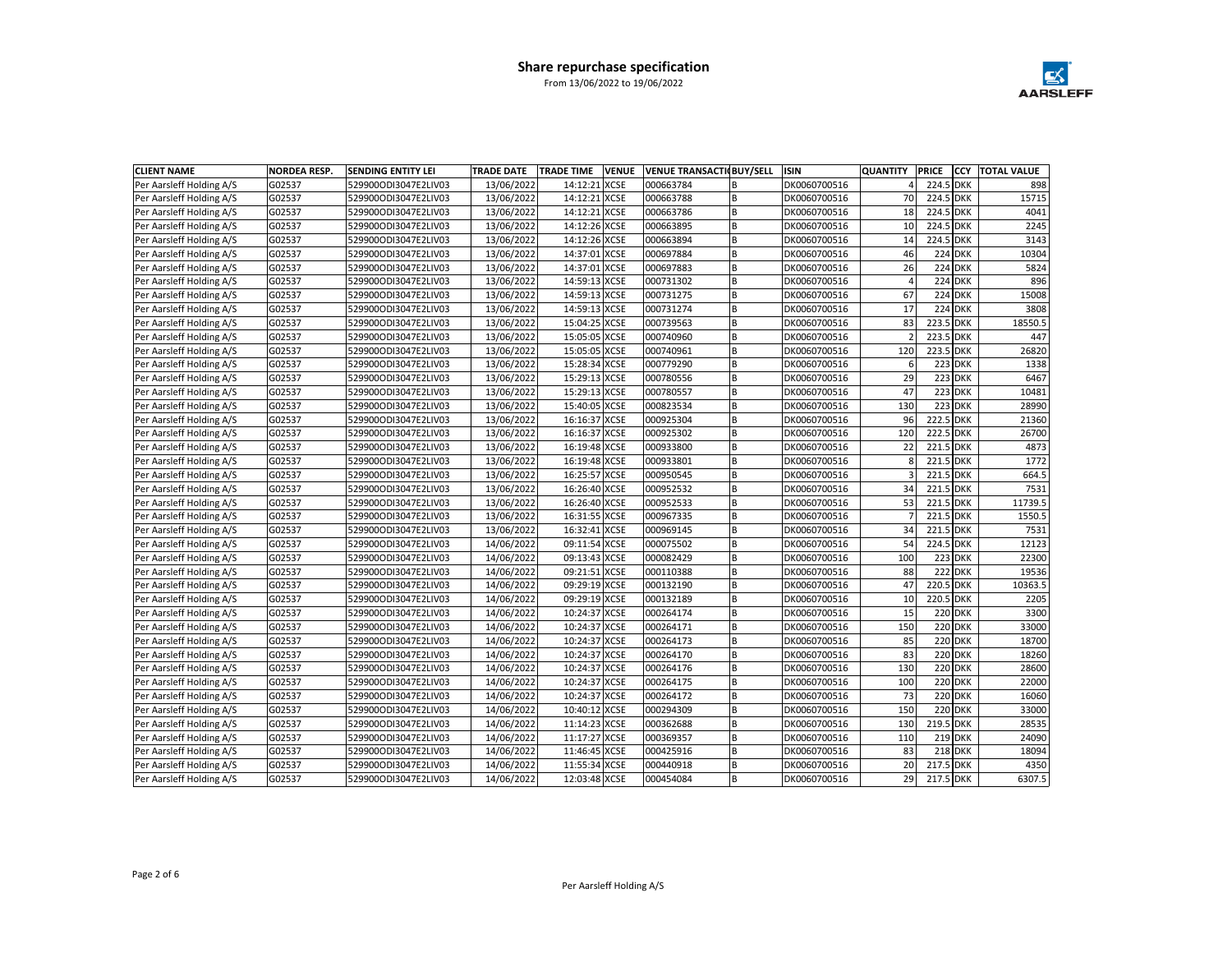

| <b>CLIENT NAME</b>       | <b>NORDEA RESP.</b> | <b>SENDING ENTITY LEI</b> | <b>TRADE DATE</b> | <b>TRADE TIME</b> | <b>VENUE</b> | <b>VENUE TRANSACTIOBUY/SELL</b> |    | <b>ISIN</b>  | <b>QUANTITY</b> | <b>PRICE</b> | <b>CCY</b>     | <b>TOTAL VALUE</b> |
|--------------------------|---------------------|---------------------------|-------------------|-------------------|--------------|---------------------------------|----|--------------|-----------------|--------------|----------------|--------------------|
| Per Aarsleff Holding A/S | G02537              | 529900ODI3047E2LIV03      | 14/06/2022        | 13:02:56 XCSE     |              | 000564152                       | B  | DK0060700516 | 93              |              | <b>218 DKK</b> | 20274              |
| Per Aarsleff Holding A/S | G02537              | 529900ODI3047E2LIV03      | 14/06/2022        | 13:02:56 XCSE     |              | 000564154                       | B  | DK0060700516 | 84              |              | <b>218 DKK</b> | 18312              |
| Per Aarsleff Holding A/S | G02537              | 529900ODI3047E2LIV03      | 14/06/2022        | 13:02:56 XCSE     |              | 000564150                       | В  | DK0060700516 | 110             |              | <b>218 DKK</b> | 23980              |
| Per Aarsleff Holding A/S | G02537              | 529900ODI3047E2LIV03      | 14/06/2022        | 13:04:03 XCSE     |              | 000565975                       | B  | DK0060700516 | $\overline{3}$  | 217.5 DKK    |                | 652.5              |
| Per Aarsleff Holding A/S | G02537              | 529900ODI3047E2LIV03      | 14/06/2022        | 13:08:36 XCSE     |              | 000572909                       | B  | DK0060700516 | 26              | 217.5 DKK    |                | 5655               |
| Per Aarsleff Holding A/S | G02537              | 529900ODI3047E2LIV03      | 14/06/2022        | 13:08:36 XCSE     |              | 000572908                       | B  | DK0060700516 | 40              | 217.5 DKK    |                | 8700               |
| Per Aarsleff Holding A/S | G02537              | 529900ODI3047E2LIV03      | 14/06/2022        | 13:09:47 XCSE     |              | 000574588                       | B  | DK0060700516 | $\overline{15}$ | 217.5 DKK    |                | 3262.5             |
| Per Aarsleff Holding A/S | G02537              | 529900ODI3047E2LIV03      | 14/06/2022        | 13:09:47 XCSE     |              | 000574587                       | B  | DK0060700516 | 66              | 217.5        | <b>DKK</b>     | 14355              |
| Per Aarsleff Holding A/S | G02537              | 529900ODI3047E2LIV03      | 14/06/2022        | 13:09:51 XCSE     |              | 000574633                       | B  | DK0060700516 | 84              | 217.5 DKK    |                | 18270              |
| Per Aarsleff Holding A/S | G02537              | 529900ODI3047E2LIV03      | 14/06/2022        | 13:19:16 XCSE     |              | 000587455                       | R  | DK0060700516 | 58              |              | <b>217 DKK</b> | 12586              |
| Per Aarsleff Holding A/S | G02537              | 529900ODI3047E2LIV03      | 14/06/2022        | 13:32:23 XCSE     |              | 000606362                       | B  | DK0060700516 | 35              |              | <b>217 DKK</b> | 7595               |
| Per Aarsleff Holding A/S | G02537              | 529900ODI3047E2LIV03      | 14/06/2022        | 15:33:15 XCSE     |              | 000829573                       | В  | DK0060700516 | 72              |              | <b>219 DKK</b> | 15768              |
| Per Aarsleff Holding A/S | G02537              | 529900ODI3047E2LIV03      | 14/06/2022        | 15:33:15 XCSE     |              | 000829568                       | R  | DK0060700516 | 17              | 219.5 DKK    |                | 3731.5             |
| Per Aarsleff Holding A/S | G02537              | 529900ODI3047E2LIV03      | 14/06/2022        | 15:33:15 XCSE     |              | 000829565                       | R  | DK0060700516 |                 | 219.5 DKK    |                | 1536.5             |
| Per Aarsleff Holding A/S | G02537              | 529900ODI3047E2LIV03      | 14/06/2022        | 15:33:15 XCSE     |              | 000829567                       | B  | DK0060700516 | 21              | 219.5 DKK    |                | 4609.5             |
| Per Aarsleff Holding A/S | G02537              | 529900ODI3047E2LIV03      | 14/06/2022        | 15:33:15 XCSE     |              | 000829566                       | B  | DK0060700516 | 45              | 219.5 DKK    |                | 9877.5             |
| Per Aarsleff Holding A/S | G02537              | 529900ODI3047E2LIV03      | 14/06/2022        | 15:33:15 XCSE     |              | 000829572                       | B  | DK0060700516 | 97              |              | 219 DKK        | 21243              |
| Per Aarsleff Holding A/S | G02537              | 529900ODI3047E2LIV03      | 14/06/2022        | 15:33:33 XCSE     |              | 000830369                       | B  | DK0060700516 | 9               |              | <b>219 DKK</b> | 1971               |
| Per Aarsleff Holding A/S | G02537              | 529900ODI3047E2LIV03      | 14/06/2022        | 15:45:11 XCSE     |              | 000863150                       | B  | DK0060700516 | 86              | 218.5        | <b>DKK</b>     | 18791              |
| Per Aarsleff Holding A/S | G02537              | 529900ODI3047E2LIV03      | 14/06/2022        | 16:20:38 XCSE     |              | 000962051                       | B  | DK0060700516 | 96              |              | <b>220 DKK</b> | 21120              |
| Per Aarsleff Holding A/S | G02537              | 529900ODI3047E2LIV03      | 14/06/2022        | 16:20:38 XCSE     |              | 000962050                       | B  | DK0060700516 | 110             |              | <b>220 DKK</b> | 24200              |
| Per Aarsleff Holding A/S | G02537              | 529900ODI3047E2LIV03      | 14/06/2022        | 16:31:19 XCSE     |              | 000988236                       | B  | DK0060700516 | 109             |              | <b>219 DKK</b> | 23871              |
| Per Aarsleff Holding A/S | G02537              | 529900ODI3047E2LIV03      | 14/06/2022        | 16:31:19 XCSE     |              | 000988237                       | B  | DK0060700516 | 11              |              | <b>219 DKK</b> | 2409               |
| Per Aarsleff Holding A/S | G02537              | 529900ODI3047E2LIV03      | 14/06/2022        | 16:33:43 XCSE     |              | 000993634                       | B  | DK0060700516 | 91              |              | <b>219 DKK</b> | 19929              |
| Per Aarsleff Holding A/S | G02537              | 529900ODI3047E2LIV03      | 15/06/2022        | 09:05:07 XCSE     |              | 000042571                       | B  | DK0060700516 | 92              |              | 221 DKK        | 20332              |
| Per Aarsleff Holding A/S | G02537              | 529900ODI3047E2LIV03      | 15/06/2022        | 09:21:10 XCSE     |              | 000096700                       | B  | DK0060700516 | 44              |              | <b>220 DKK</b> | 9680               |
| Per Aarsleff Holding A/S | G02537              | 529900ODI3047E2LIV03      | 15/06/2022        | 09:21:10 XCSE     |              | 000096701                       | B  | DK0060700516 | 23              |              | <b>220 DKK</b> | 5060               |
| Per Aarsleff Holding A/S | G02537              | 529900ODI3047E2LIV03      | 15/06/2022        | 09:21:28 XCSE     |              | 000097627                       | B  | DK0060700516 | 44              |              | <b>220 DKK</b> | 9680               |
| Per Aarsleff Holding A/S | G02537              | 529900ODI3047E2LIV03      | 15/06/2022        | 09:21:28 XCSE     |              | 000097628                       | B  | DK0060700516 | 62              |              | <b>220 DKK</b> | 13640              |
| Per Aarsleff Holding A/S | G02537              | 529900ODI3047E2LIV03      | 15/06/2022        | 09:45:37 XCSE     |              | 000154064                       | B  | DK0060700516 | 27              |              | <b>220 DKK</b> | 5940               |
| Per Aarsleff Holding A/S | G02537              | 529900ODI3047E2LIV03      | 15/06/2022        | 09:45:37 XCSE     |              | 000154063                       | B  | DK0060700516 | 50              |              | <b>220 DKK</b> | 11000              |
| Per Aarsleff Holding A/S | G02537              | 529900ODI3047E2LIV03      | 15/06/2022        | 09:47:16 XCSE     |              | 000159257                       | B  | DK0060700516 | 43              | 219.5        | <b>DKK</b>     | 9438.5             |
| Per Aarsleff Holding A/S | G02537              | 529900ODI3047E2LIV03      | 15/06/2022        | 09:47:16 XCSE     |              | 000159256                       | B  | DK0060700516 | 15              | 219.5 DKK    |                | 3292.5             |
| Per Aarsleff Holding A/S | G02537              | 529900ODI3047E2LIV03      | 15/06/2022        | 09:47:16 XCSE     |              | 000159264                       | B  | DK0060700516 | 48              | 219.5 DKK    |                | 10536              |
| Per Aarsleff Holding A/S | G02537              | 529900ODI3047E2LIV03      | 15/06/2022        | 09:47:16 XCSE     |              | 000159261                       | B  | DK0060700516 | 12              | 219.5 DKK    |                | 2634               |
| Per Aarsleff Holding A/S | G02537              | 529900ODI3047E2LIV03      | 15/06/2022        | 09:47:16 XCSE     |              | 000159262                       | B  | DK0060700516 | 50              | 219.5 DKK    |                | 10975              |
| Per Aarsleff Holding A/S | G02537              | 529900ODI3047E2LIV03      | 15/06/2022        | 09:47:16 XCSE     |              | 000159263                       | B  | DK0060700516 | 50              | 219.5 DKK    |                | 10975              |
| Per Aarsleff Holding A/S | G02537              | 529900ODI3047E2LIV03      | 15/06/2022        | 10:15:51 XCSE     |              | 000219083                       | B  | DK0060700516 | 31              | 219.5 DKK    |                | 6804.5             |
| Per Aarsleff Holding A/S | G02537              | 529900ODI3047E2LIV03      | 15/06/2022        | 10:15:51 XCSE     |              | 000219081                       | B  | DK0060700516 | 94              | 219.5 DKK    |                | 20633              |
| Per Aarsleff Holding A/S | G02537              | 529900ODI3047E2LIV03      | 15/06/2022        | 11:04:26 XCSE     |              | 000309430                       | B  | DK0060700516 | 100             | 220.5 DKK    |                | 22050              |
| Per Aarsleff Holding A/S | G02537              | 529900ODI3047E2LIV03      | 15/06/2022        | 11:04:26 XCSE     |              | 000309431                       | B  | DK0060700516 | 98              | 220.5        | <b>DKK</b>     | 21609              |
| Per Aarsleff Holding A/S | G02537              | 529900ODI3047E2LIV03      | 15/06/2022        | 11:04:26 XCSE     |              | 000309432                       | B  | DK0060700516 | 120             | 220.5 DKK    |                | 26460              |
| Per Aarsleff Holding A/S | G02537              | 529900ODI3047E2LIV03      | 15/06/2022        | 11:25:44 XCSE     |              | 000345822                       | B  | DK0060700516 | 69              | 219.5 DKK    |                | 15145.5            |
| Per Aarsleff Holding A/S | G02537              | 529900ODI3047E2LIV03      | 15/06/2022        | 11:25:44 XCSE     |              | 000345823                       | lв | DK0060700516 | 23              | 219.5 DKK    |                | 5048.5             |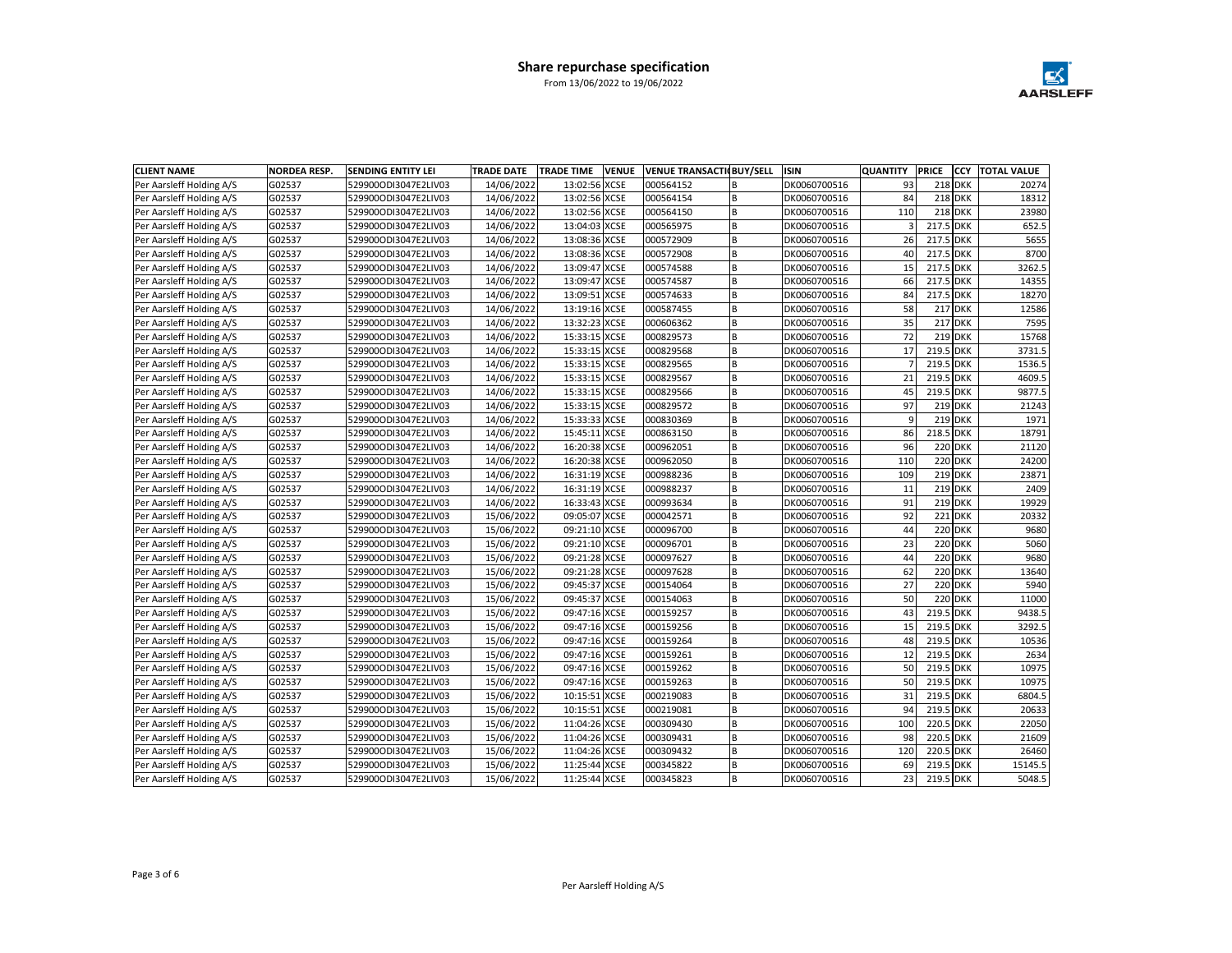

| <b>CLIENT NAME</b>       | <b>NORDEA RESP.</b> | <b>SENDING ENTITY LEI</b> | <b>TRADE DATE</b> | <b>TRADE TIME</b> | <b>VENUE</b> | <b>VENUE TRANSACTIOBUY/SELL</b> |    | <b>ISIN</b>  | <b>QUANTITY</b> | <b>PRICE</b> | <b>CCY</b>     | <b>TOTAL VALUE</b> |
|--------------------------|---------------------|---------------------------|-------------------|-------------------|--------------|---------------------------------|----|--------------|-----------------|--------------|----------------|--------------------|
| Per Aarsleff Holding A/S | G02537              | 529900ODI3047E2LIV03      | 15/06/2022        | 11:25:46 XCSE     |              | 000345837                       | B  | DK0060700516 | 14              | 219.5 DKK    |                | 3073               |
| Per Aarsleff Holding A/S | G02537              | 529900ODI3047E2LIV03      | 15/06/2022        | 11:25:46 XCSE     |              | 000345838                       | B  | DK0060700516 |                 | 219.5 DKK    |                | 878                |
| Per Aarsleff Holding A/S | G02537              | 529900ODI3047E2LIV03      | 15/06/2022        | 11:25:46 XCSE     |              | 000345836                       | B  | DK0060700516 | 36              | 219.5 DKK    |                | 7902               |
| Per Aarsleff Holding A/S | G02537              | 529900ODI3047E2LIV03      | 15/06/2022        | 11:25:49 XCSE     |              | 000345867                       | R  | DK0060700516 | 33              | 219.5 DKK    |                | 7243.5             |
| Per Aarsleff Holding A/S | G02537              | 529900ODI3047E2LIV03      | 15/06/2022        | 11:55:52 XCSE     |              | 000390506                       | B  | DK0060700516 | 85              | 219.5 DKK    |                | 18657.5            |
| Per Aarsleff Holding A/S | G02537              | 529900ODI3047E2LIV03      | 15/06/2022        | 13:02:01 XCSE     |              | 000462588                       | B  | DK0060700516 | 75              |              | <b>219 DKK</b> | 16425              |
| Per Aarsleff Holding A/S | G02537              | 529900ODI3047E2LIV03      | 15/06/2022        | 13:02:01 XCSE     |              | 000462589                       | B  | DK0060700516 | 96              |              | 219 DKK        | 21024              |
| Per Aarsleff Holding A/S | G02537              | 529900ODI3047E2LIV03      | 15/06/2022        | 13:02:01 XCSE     |              | 000462584                       | B  | DK0060700516 | 101             |              | <b>219 DKK</b> | 22119              |
| Per Aarsleff Holding A/S | G02537              | 529900ODI3047E2LIV03      | 15/06/2022        | 13:02:01 XCSE     |              | 000462587                       | B  | DK0060700516 | 9               |              | <b>219 DKK</b> | 1971               |
| Per Aarsleff Holding A/S | G02537              | 529900ODI3047E2LIV03      | 15/06/2022        | 13:02:01 XCSE     |              | 000462590                       | R  | DK0060700516 | 100             |              | <b>219 DKK</b> | 21900              |
| Per Aarsleff Holding A/S | G02537              | 529900ODI3047E2LIV03      | 15/06/2022        | 13:51:27 XCSE     |              | 000521865                       | B  | DK0060700516 | 58              |              | <b>218 DKK</b> | 12644              |
| Per Aarsleff Holding A/S | G02537              | 529900ODI3047E2LIV03      | 15/06/2022        | 14:11:40 XCSE     |              | 000549022                       | B  | DK0060700516 | 27              |              | <b>218 DKK</b> | 5886               |
| Per Aarsleff Holding A/S | G02537              | 529900ODI3047E2LIV03      | 15/06/2022        | 14:11:40 XCSE     |              | 000549025                       | B  | DK0060700516 | 76              |              | 218 DKK        | 16568              |
| Per Aarsleff Holding A/S | G02537              | 529900ODI3047E2LIV03      | 15/06/2022        | 14:11:40 XCSE     |              | 000549026                       | B  | DK0060700516 | 71              |              | <b>218 DKK</b> | 15478              |
| Per Aarsleff Holding A/S | G02537              | 529900ODI3047E2LIV03      | 15/06/2022        | 14:11:40 XCSE     |              | 000549024                       | B  | DK0060700516 | 8               |              | <b>218 DKK</b> | 1744               |
| Per Aarsleff Holding A/S | G02537              | 529900ODI3047E2LIV03      | 15/06/2022        | 14:11:40 XCSE     |              | 000549023                       | B  | DK0060700516 | 73              |              | <b>218 DKK</b> | 15914              |
| Per Aarsleff Holding A/S | G02537              | 529900ODI3047E2LIV03      | 15/06/2022        | 15:12:48 XCSE     |              | 000637349                       | B  | DK0060700516 | 64              |              | <b>220 DKK</b> | 14080              |
| Per Aarsleff Holding A/S | G02537              | 529900ODI3047E2LIV03      | 15/06/2022        | 15:12:48 XCSE     |              | 000637353                       | В  | DK0060700516 | 39              |              | <b>220 DKK</b> | 8580               |
| Per Aarsleff Holding A/S | G02537              | 529900ODI3047E2LIV03      | 15/06/2022        | 16:38:31 XCSE     |              | 000812825                       | B  | DK0060700516 | 49              |              | <b>222 DKK</b> | 10878              |
| Per Aarsleff Holding A/S | G02537              | 529900ODI3047E2LIV03      | 15/06/2022        | 16:49:30 XCSE     |              | 000833975                       | B  | DK0060700516 | 110             | 222.5        | <b>DKK</b>     | 24475              |
| Per Aarsleff Holding A/S | G02537              | 529900ODI3047E2LIV03      | 15/06/2022        | 16:49:30 XCSE     |              | 000833976                       | B  | DK0060700516 | 71              | 222.5 DKK    |                | 15797.5            |
| Per Aarsleff Holding A/S | G02537              | 529900ODI3047E2LIV03      | 15/06/2022        | 16:49:30 XCSE     |              | 000833971                       | B  | DK0060700516 | 70              | 222.5        | <b>DKK</b>     | 15575              |
| Per Aarsleff Holding A/S | G02537              | 529900ODI3047E2LIV03      | 15/06/2022        | 16:49:30 XCSE     |              | 000833974                       | B  | DK0060700516 | 110             | 222.5        | <b>DKK</b>     | 24475              |
| Per Aarsleff Holding A/S | G02537              | 529900ODI3047E2LIV03      | 15/06/2022        | 16:49:30 XCSE     |              | 000833967                       | B  | DK0060700516 | 17              | 222.5 DKK    |                | 3782.5             |
| Per Aarsleff Holding A/S | G02537              | 529900ODI3047E2LIV03      | 15/06/2022        | 16:49:30 XCSE     |              | 000833972                       | B  | DK0060700516 | 51              | 222.5        | <b>DKK</b>     | 11347.5            |
| Per Aarsleff Holding A/S | G02537              | 529900ODI3047E2LIV03      | 15/06/2022        | 16:49:30 XCSE     |              | 000833973                       | B  | DK0060700516 | 75              | 222.5        | <b>DKK</b>     | 16687.5            |
| Per Aarsleff Holding A/S | G02537              | 529900ODI3047E2LIV03      | 15/06/2022        | 16:49:30 XCSE     |              | 000833968                       | B  | DK0060700516 | 50              | 222.5        | DKK            | 11125              |
| Per Aarsleff Holding A/S | G02537              | 529900ODI3047E2LIV03      | 15/06/2022        | 16:49:30 XCSE     |              | 000833977                       | B  | DK0060700516 | 93              | 222.5 DKK    |                | 20692.5            |
| Per Aarsleff Holding A/S | G02537              | 529900ODI3047E2LIV03      | 15/06/2022        | 16:49:30 XCSE     |              | 000833969                       | B  | DK0060700516 | 52              | 222.5 DKK    |                | 11570              |
| Per Aarsleff Holding A/S | G02537              | 529900ODI3047E2LIV03      | 15/06/2022        | 16:49:30 XCSE     |              | 000833978                       | B  | DK0060700516 | 130             | 222.5 DKK    |                | 28925              |
| Per Aarsleff Holding A/S | G02537              | 529900ODI3047E2LIV03      | 15/06/2022        | 16:49:30 XCSE     |              | 000833970                       | B  | DK0060700516 | 58              | 222.5 DKK    |                | 12905              |
| Per Aarsleff Holding A/S | G02537              | 529900ODI3047E2LIV03      | 16/06/2022        | 09:09:48 XCSE     |              | 000052112                       | B  | DK0060700516 | 19              |              | <b>222 DKK</b> | 4218               |
| Per Aarsleff Holding A/S | G02537              | 529900ODI3047E2LIV03      | 16/06/2022        | 09:09:48 XCSE     |              | 000052113                       | B  | DK0060700516 | 27              |              | <b>222 DKK</b> | 5994               |
| Per Aarsleff Holding A/S | G02537              | 529900ODI3047E2LIV03      | 16/06/2022        | 09:09:48 XCSE     |              | 000052115                       | B  | DK0060700516 | 38              |              | <b>222 DKK</b> | 8436               |
| Per Aarsleff Holding A/S | G02537              | 529900ODI3047E2LIV03      | 16/06/2022        | 09:09:48 XCSE     |              | 000052114                       | B  | DK0060700516 | 16              |              | <b>222 DKK</b> | 3552               |
| Per Aarsleff Holding A/S | G02537              | 529900ODI3047E2LIV03      | 16/06/2022        | 09:10:00 XCSE     |              | 000052861                       | B  | DK0060700516 | 11              |              | <b>222 DKK</b> | 2442               |
| Per Aarsleff Holding A/S | G02537              | 529900ODI3047E2LIV03      | 16/06/2022        | 09:10:00 XCSE     |              | 000052860                       | B  | DK0060700516 | 37              | 222          | <b>DKK</b>     | 8214               |
| Per Aarsleff Holding A/S | G02537              | 529900ODI3047E2LIV03      | 16/06/2022        | 09:20:15 XCSE     |              | 000080106                       | B  | DK0060700516 | 81              | 220.5 DKK    |                | 17860.5            |
| Per Aarsleff Holding A/S | G02537              | 529900ODI3047E2LIV03      | 16/06/2022        | 09:30:17 XCSE     |              | 000107090                       | R  | DK0060700516 | 20              |              | 220 DKK        | 4400               |
| Per Aarsleff Holding A/S | G02537              | 529900ODI3047E2LIV03      | 16/06/2022        | 09:30:17 XCSE     |              | 000107091                       | B  | DK0060700516 | 57              |              | <b>220 DKK</b> | 12540              |
| Per Aarsleff Holding A/S | G02537              | 529900ODI3047E2LIV03      | 16/06/2022        | 09:30:17 XCSE     |              | 000107087                       | B  | DK0060700516 | 17              |              | <b>220 DKK</b> | 3740               |
| Per Aarsleff Holding A/S | G02537              | 529900ODI3047E2LIV03      | 16/06/2022        | 09:30:17 XCSE     |              | 000107088                       | B  | DK0060700516 | 64              |              | 220 DKK        | 14080              |
| Per Aarsleff Holding A/S | G02537              | 529900ODI3047E2LIV03      | 16/06/2022        | 09:34:01 XCSE     |              | 000120105                       | B  | DK0060700516 | 100             |              | <b>219 DKK</b> | 21900              |
| Per Aarsleff Holding A/S | G02537              | 529900ODI3047E2LIV03      | 16/06/2022        | 09:34:01 XCSE     |              | 000120106                       | lв | DK0060700516 | 10              |              | <b>219 DKK</b> | 2190               |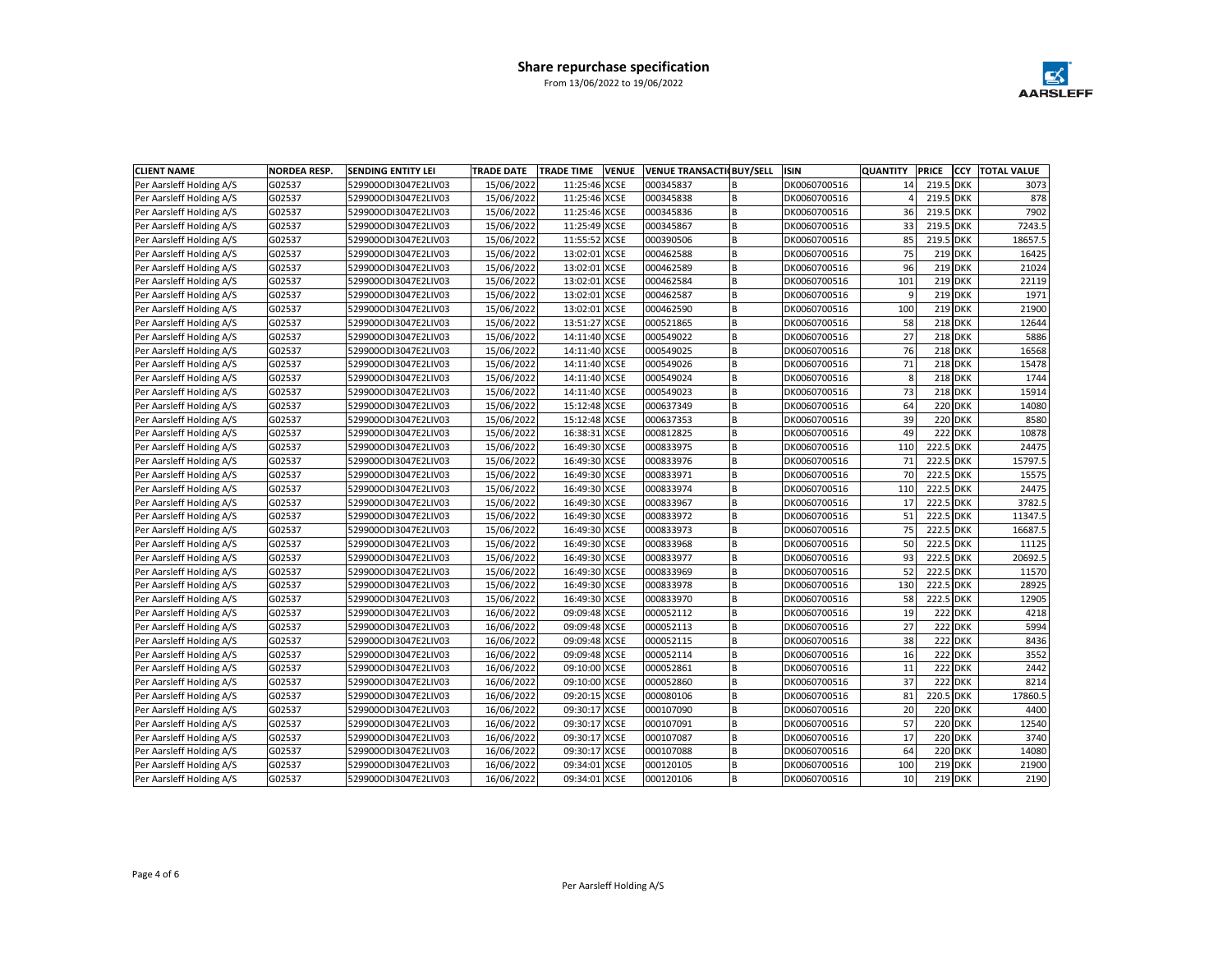

| <b>CLIENT NAME</b>       | <b>NORDEA RESP.</b> | <b>SENDING ENTITY LEI</b> | <b>TRADE DATE</b> | <b>TRADE TIME</b> | <b>VENUE</b> | <b>VENUE TRANSACTIOBUY/SELL</b> |    | <b>ISIN</b>  | <b>QUANTITY</b> | <b>PRICE</b> | <b>CCY</b>     | <b>TOTAL VALUE</b> |
|--------------------------|---------------------|---------------------------|-------------------|-------------------|--------------|---------------------------------|----|--------------|-----------------|--------------|----------------|--------------------|
| Per Aarsleff Holding A/S | G02537              | 529900ODI3047E2LIV03      | 16/06/2022        | 09:34:01 XCSE     |              | 000120104                       | B  | DK0060700516 | 40              |              | <b>219 DKK</b> | 8760               |
| Per Aarsleff Holding A/S | G02537              | 529900ODI3047E2LIV03      | 16/06/2022        | 09:47:02 XCSE     |              | 000155202                       | B  | DK0060700516 | 77              |              | <b>218 DKK</b> | 16786              |
| Per Aarsleff Holding A/S | G02537              | 529900ODI3047E2LIV03      | 16/06/2022        | 09:54:20 XCSE     |              | 000173919                       | B  | DK0060700516 | 74              | 215.5 DKK    |                | 15947              |
| Per Aarsleff Holding A/S | G02537              | 529900ODI3047E2LIV03      | 16/06/2022        | 09:54:21 XCSE     |              | 000173941                       | R  | DK0060700516 | 26              | 215.5 DKK    |                | 5603               |
| Per Aarsleff Holding A/S | G02537              | 529900ODI3047E2LIV03      | 16/06/2022        | 10:24:17 XCSE     |              | 000237702                       | B  | DK0060700516 | 110             | 216.5 DKK    |                | 23815              |
| Per Aarsleff Holding A/S | G02537              | 529900ODI3047E2LIV03      | 16/06/2022        | 10:24:17 XCSE     |              | 000237704                       | B  | DK0060700516 | 110             | 216.5 DKK    |                | 23815              |
| Per Aarsleff Holding A/S | G02537              | 529900ODI3047E2LIV03      | 16/06/2022        | 11:03:40 XCSE     |              | 000307653                       | B  | DK0060700516 | 54              | 214.5 DKK    |                | 11583              |
| Per Aarsleff Holding A/S | G02537              | 529900ODI3047E2LIV03      | 16/06/2022        | 11:03:40 XCSE     |              | 000307652                       | B  | DK0060700516 | 39              | 214.5 DKK    |                | 8365.5             |
| Per Aarsleff Holding A/S | G02537              | 529900ODI3047E2LIV03      | 16/06/2022        | 11:03:40 XCSE     |              | 000307651                       | B  | DK0060700516 | 87              | 214.5 DKK    |                | 18661.5            |
| Per Aarsleff Holding A/S | G02537              | 529900ODI3047E2LIV03      | 16/06/2022        | 11:03:40 XCSE     |              | 000307654                       | R  | DK0060700516 | 140             | 214.5 DKK    |                | 30030              |
| Per Aarsleff Holding A/S | G02537              | 529900ODI3047E2LIV03      | 16/06/2022        | 12:30:00 XCSE     |              | 000447925                       | B  | DK0060700516 | 114             | 215.5 DKK    |                | 24567              |
| Per Aarsleff Holding A/S | G02537              | 529900ODI3047E2LIV03      | 16/06/2022        | 12:30:00 XCSE     |              | 000447926                       | B  | DK0060700516 | 6               | 215.5 DKK    |                | 1293               |
| Per Aarsleff Holding A/S | G02537              | 529900ODI3047E2LIV03      | 16/06/2022        | 12:34:56 XCSE     |              | 000455796                       | B  | DK0060700516 | 82              |              | 215 DKK        | 17630              |
| Per Aarsleff Holding A/S | G02537              | 529900ODI3047E2LIV03      | 16/06/2022        | 12:34:56 XCSE     |              | 000455797                       | B  | DK0060700516 | 93              |              | <b>215 DKK</b> | 19995              |
| Per Aarsleff Holding A/S | G02537              | 529900ODI3047E2LIV03      | 16/06/2022        | 12:49:09 XCSE     |              | 000475073                       | B  | DK0060700516 | 110             |              | <b>215 DKK</b> | 23650              |
| Per Aarsleff Holding A/S | G02537              | 529900ODI3047E2LIV03      | 16/06/2022        | 13:12:39 XCSE     |              | 000526257                       | B  | DK0060700516 | 84              |              | <b>215 DKK</b> | 18060              |
| Per Aarsleff Holding A/S | G02537              | 529900ODI3047E2LIV03      | 16/06/2022        | 13:14:02 XCSE     |              | 000527909                       | B  | DK0060700516 | 16              |              | <b>215 DKK</b> | 3440               |
| Per Aarsleff Holding A/S | G02537              | 529900ODI3047E2LIV03      | 16/06/2022        | 13:44:53 XCSE     |              | 000575989                       | B  | DK0060700516 | 88              |              | <b>215 DKK</b> | 18920              |
| Per Aarsleff Holding A/S | G02537              | 529900ODI3047E2LIV03      | 16/06/2022        | 13:44:53 XCSE     |              | 000575990                       | B  | DK0060700516 | 8               |              | <b>215 DKK</b> | 1720               |
| Per Aarsleff Holding A/S | G02537              | 529900ODI3047E2LIV03      | 16/06/2022        | 13:44:53 XCSE     |              | 000575993                       | B  | DK0060700516 | 73              |              | <b>215 DKK</b> | 15695              |
| Per Aarsleff Holding A/S | G02537              | 529900ODI3047E2LIV03      | 16/06/2022        | 14:37:17 XCSE     |              | 000658677                       | B  | DK0060700516 | 111             | 215.5 DKK    |                | 23920.5            |
| Per Aarsleff Holding A/S | G02537              | 529900ODI3047E2LIV03      | 16/06/2022        | 15:30:05 XCSE     |              | 000743760                       | B  | DK0060700516 | 19              | 215.5        | <b>DKK</b>     | 4094.5             |
| Per Aarsleff Holding A/S | G02537              | 529900ODI3047E2LIV03      | 16/06/2022        | 15:30:05 XCSE     |              | 000743761                       | B  | DK0060700516 | 97              | 215.5 DKK    |                | 20903.5            |
| Per Aarsleff Holding A/S | G02537              | 529900ODI3047E2LIV03      | 16/06/2022        | 15:33:58 XCSE     |              | 000755231                       | B  | DK0060700516 | 98              | 215.5 DKK    |                | 21119              |
| Per Aarsleff Holding A/S | G02537              | 529900ODI3047E2LIV03      | 16/06/2022        | 15:33:58 XCSE     |              | 000755229                       | B  | DK0060700516 | 70              | 215.5 DKK    |                | 15085              |
| Per Aarsleff Holding A/S | G02537              | 529900ODI3047E2LIV03      | 16/06/2022        | 15:33:58 XCSE     |              | 000755230                       | B  | DK0060700516 | 92              | 215.5 DKK    |                | 19826              |
| Per Aarsleff Holding A/S | G02537              | 529900ODI3047E2LIV03      | 16/06/2022        | 16:04:02 XCSE     |              | 000836521                       | B  | DK0060700516 | 140             | 215.5 DKK    |                | 30170              |
| Per Aarsleff Holding A/S | G02537              | 529900ODI3047E2LIV03      | 16/06/2022        | 16:19:39 XCSE     |              | 000877368                       | B  | DK0060700516 | 109             |              | 215 DKK        | 23435              |
| Per Aarsleff Holding A/S | G02537              | 529900ODI3047E2LIV03      | 16/06/2022        | 16:47:45 XCSE     |              | 000945314                       | B  | DK0060700516 | 6               | 215.5 DKK    |                | 1293               |
| Per Aarsleff Holding A/S | G02537              | 529900ODI3047E2LIV03      | 16/06/2022        | 16:47:58 XCSE     |              | 000945839                       | B  | DK0060700516 | 28              | 215.5 DKK    |                | 6034               |
| Per Aarsleff Holding A/S | G02537              | 529900ODI3047E2LIV03      | 16/06/2022        | 16:48:52 XCSE     |              | 000948117                       | B  | DK0060700516 | 68              | 215.5 DKK    |                | 14654              |
| Per Aarsleff Holding A/S | G02537              | 529900ODI3047E2LIV03      | 16/06/2022        | 16:48:52 XCSE     |              | 000948116                       | B  | DK0060700516 | 106             | 215.5 DKK    |                | 22843              |
| Per Aarsleff Holding A/S | G02537              | 529900ODI3047E2LIV03      | 17/06/2022        | 09:10:51 XCSE     |              | 000057367                       | B  | DK0060700516 | 42              | 216.5 DKK    |                | 9093               |
| Per Aarsleff Holding A/S | G02537              | 529900ODI3047E2LIV03      | 17/06/2022        | 09:10:51 XCSE     |              | 000057366                       | B  | DK0060700516 | 6               | 216.5 DKK    |                | 1299               |
| Per Aarsleff Holding A/S | G02537              | 529900ODI3047E2LIV03      | 17/06/2022        | 09:37:39 XCSE     |              | 000128227                       | B  | DK0060700516 | 14              |              | 217 DKK        | 3038               |
| Per Aarsleff Holding A/S | G02537              | 529900ODI3047E2LIV03      | 17/06/2022        | 09:40:45 XCSE     |              | 000142629                       | B  | DK0060700516 | $\overline{2}$  |              | <b>217 DKK</b> | 434                |
| Per Aarsleff Holding A/S | G02537              | 529900ODI3047E2LIV03      | 17/06/2022        | 09:40:45 XCSE     |              | 000142627                       | B  | DK0060700516 | 62              |              | <b>217 DKK</b> | 13454              |
| Per Aarsleff Holding A/S | G02537              | 529900ODI3047E2LIV03      | 17/06/2022        | 09:40:45 XCSE     |              | 000142628                       | B  | DK0060700516 | 168             |              | <b>217 DKK</b> | 36456              |
| Per Aarsleff Holding A/S | G02537              | 529900ODI3047E2LIV03      | 17/06/2022        | 09:42:27 XCSE     |              | 000154884                       | R  | DK0060700516 | 66              |              | 216 DKK        | 14256              |
| Per Aarsleff Holding A/S | G02537              | 529900ODI3047E2LIV03      | 17/06/2022        | 09:42:27 XCSE     |              | 000154885                       | B  | DK0060700516 | 68              |              | <b>216 DKK</b> | 14688              |
| Per Aarsleff Holding A/S | G02537              | 529900ODI3047E2LIV03      | 17/06/2022        | 09:42:27 XCSE     |              | 000154883                       | B  | DK0060700516 | 15              |              | <b>216 DKK</b> | 3240               |
| Per Aarsleff Holding A/S | G02537              | 529900ODI3047E2LIV03      | 17/06/2022        | 11:10:23 XCSE     |              | 000322089                       | B  | DK0060700516 | 130             |              | 220 DKK        | 28600              |
| Per Aarsleff Holding A/S | G02537              | 529900ODI3047E2LIV03      | 17/06/2022        | 11:15:34 XCSE     |              | 000329792                       | B  | DK0060700516 | 51              | 218.5 DKK    |                | 11143.5            |
| Per Aarsleff Holding A/S | G02537              | 529900ODI3047E2LIV03      | 17/06/2022        | 11:15:34 XCSE     |              | 000329789                       | lв | DK0060700516 | 96              | 218.5 DKK    |                | 20976              |